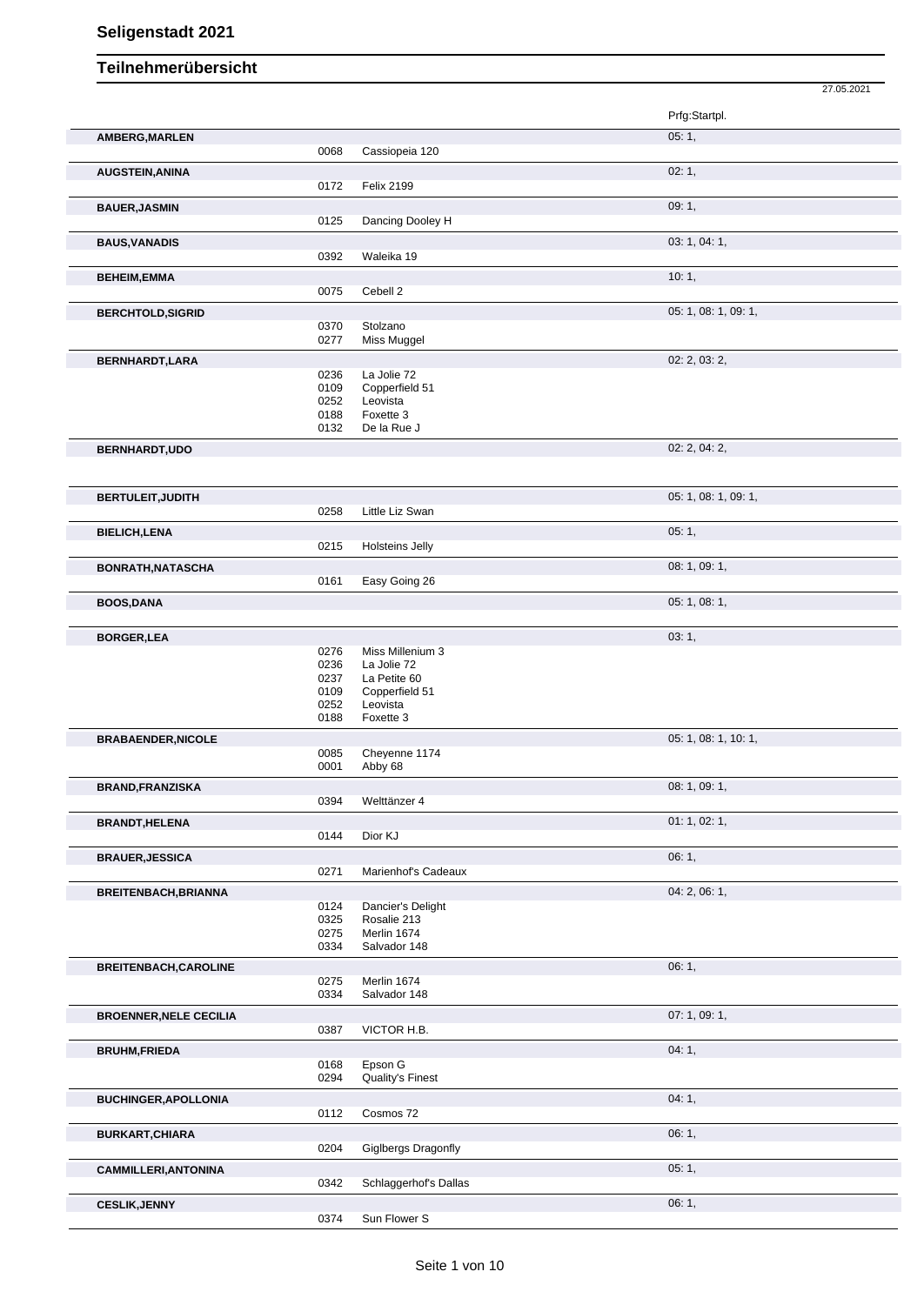|                               |              |                                        | Prfg:Startpl.        |
|-------------------------------|--------------|----------------------------------------|----------------------|
| <b>COLLAS, JOSEPHINE</b>      |              |                                        | 01:1,                |
|                               | 0067         | Casino 91                              |                      |
|                               | 0060         | Casalito 7                             |                      |
| <b>DEBUS, MICHELLE</b>        |              |                                        | 04: 1, 08: 1, 09: 1, |
|                               | 0090         | Clintoni                               |                      |
|                               | 0230         | Kilrush 4                              |                      |
| <b>DEDIO,LAURIN</b>           |              |                                        | 05:1,                |
|                               | 0072         | Cavalcando                             |                      |
| <b>DEDIO,LINUS</b>            |              |                                        | 04:1,                |
|                               | 0072         | Cavalcando                             |                      |
|                               | 0130         | Dark Toffee 2                          |                      |
|                               | 0247         | Larimo 7                               |                      |
| <b>DERN, VANESSA</b>          |              |                                        | 04:1,                |
|                               | 0219         | Isabeau CE                             |                      |
|                               |              |                                        | 02: 1, 03: 1,        |
| <b>DEUSSER, SVENJA</b>        | 0106         | Conroy GT                              |                      |
|                               |              |                                        |                      |
| DIETZ, JONAS                  |              |                                        | 01: 1, 02: 2,        |
|                               | 0111<br>0332 | Corint 3<br>Sabo Diamante Nero         |                      |
|                               | 0360         | Snuggles 5                             |                      |
|                               | 0047         | Cantara 113                            |                      |
|                               |              |                                        |                      |
| DIETZ, SABINE                 | 0358         | Smilla-Symphonie                       | 10:1,                |
|                               |              |                                        |                      |
| DIEWOCK, JULIANE              |              |                                        | 07:1,                |
|                               | 0151         | Don Noir 3                             |                      |
|                               | 0159         | Dumbledore 96                          |                      |
| <b>DISTEL, FABIENNE</b>       |              |                                        | 04:1,                |
|                               | 0331         | S-Class                                |                      |
| <b>DORTH, JESSICA</b>         |              |                                        | 05: 1, 06: 1,        |
|                               | 0190         | French Boy 5                           |                      |
| DORTH, SANDRA                 |              |                                        | 07:1,                |
|                               | 0190         | French Boy 5                           |                      |
|                               |              |                                        |                      |
|                               |              |                                        |                      |
| <b>DRIES, DANIELA</b>         |              |                                        | 02:1,                |
|                               | 0108         | Contendro's Cara Vita                  |                      |
| <b>ECK, JOHANNES</b>          |              |                                        | 01: 1, 02: 1, 03: 1, |
|                               | 0081         | Charming Epona                         |                      |
|                               | 0079         | Charloney                              |                      |
|                               | 0048<br>0300 | Cantolaro<br>Queenie van de Molendreef |                      |
|                               | 0104         | Connara 4                              |                      |
|                               |              |                                        |                      |
| EIDMANN, LUTZ                 |              |                                        | 01:1,                |
|                               | 0098         | Cody E                                 |                      |
| <b>EWALD, PIA</b>             |              |                                        | 10:1,                |
|                               | 0403         | Layla                                  |                      |
| <b>FASSMANN, SARAH SOPHIE</b> |              |                                        | 08: 1, 10: 1,        |
|                               | 0274         | Mc Sunday 4                            |                      |
| <b>FAULER, SABINA</b>         |              |                                        | 07:1,                |
|                               |              |                                        |                      |
|                               |              |                                        |                      |
| <b>FAUPEL, LARISSA</b>        |              |                                        | 03:1,                |
|                               | 0255         | Lightning 121                          |                      |
| <b>FECHER, NADINE</b>         |              |                                        | 02: 1, 03: 1,        |
|                               | 0150         | Don Manfredo 2                         |                      |
|                               | 0320         | Robin Go 2                             |                      |
| <b>FECHER, TINA</b>           |              |                                        | 02: 1, 03: 1, 04: 1, |
|                               | 0320         | Robin Go 2                             |                      |
| FEUERBACH DR., KATHARINA      |              |                                        | 10:1,                |
|                               | 0003         | Acodett                                |                      |
|                               |              |                                        | 10:1,                |
| FEUERBACH, SARAH CHRISTIN     | 0003         | Acodett                                |                      |
|                               |              |                                        |                      |
| FRANZ, ISABEL                 |              |                                        | 02: 1, 03: 1,        |
|                               | 0401         | Carlos 732                             |                      |
| <b>FRODL, ELISA</b>           |              |                                        | 05:1,                |
|                               | 0058         | Carricas                               |                      |
| <b>FUCHS, DENISE</b>          |              |                                        | 04:1,                |
|                               | 0173         | Felix Lepore                           |                      |

27.05.2021

0379 Topsi 17 0033 Bruno Banani 3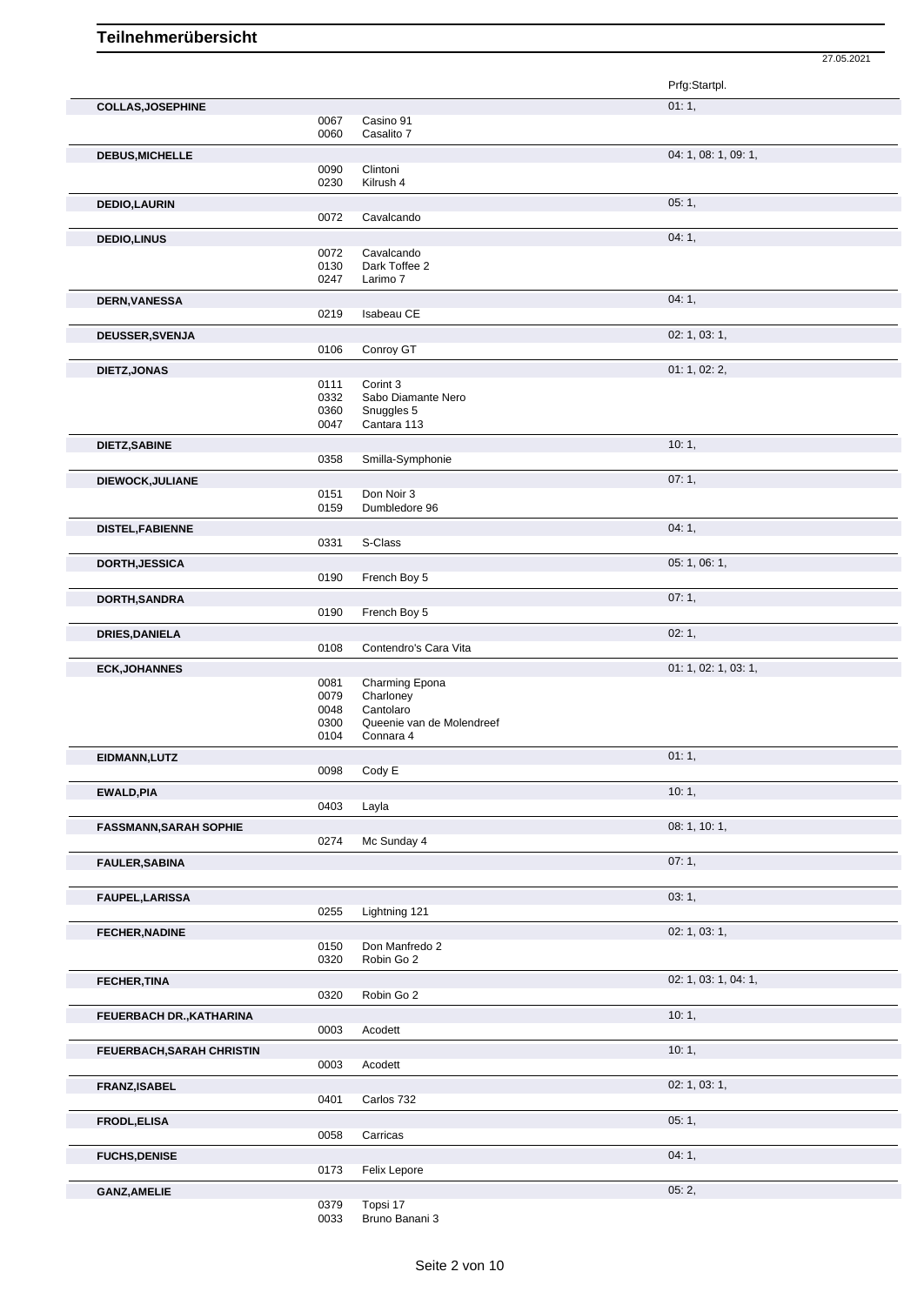Prfg:Startpl. 0280 Morgensterns Vergiss Mein Nich **GANZ,ANTONIA** 01: 1, 03: 1, 0249 Lavera 6 0091 Clintons Girl<br>0254 Light Fly 2 Light Fly 2 **GARREIS,OLIVER** 02: 2, 03: 2, 03: 2, 03: 2, 03: 2, 03: 2, 03: 2, 03: 2, 03: 2, 03: 2, 03: 2, 03: 2, 03: 2, 03: 2, 03: 2, 03: 2, 03: 2, 03: 2, 03: 2, 03: 2, 03: 2, 03: 2, 03: 2, 03: 2, 03: 2, 03: 2, 03: 2, 03: 2, 03: 2, 03 0200 Gemini M 0295 Quanta La Mera 5<br>0139 Di Dame Di Dame **GLAAB,ROMY** 05: 1, 08: 1, 09: 1, 09: 1, 09: 1, 09: 1, 09: 1, 09: 1, 09: 1, 09: 1, 09: 1, 09: 1, 09: 1, 09: 1, 09: 1, 09: 1, 09: 1, 09: 1, 09: 1, 09: 1, 09: 1, 09: 1, 09: 1, 09: 1, 09: 1, 09: 1, 09: 1, 09: 1, 09: 1, 09: 1, 0162 Ebersinaa **GLAESSER, HANNAH** 08: 1, 09: 1, 09: 1, 09: 1, 09: 1, 09: 1, 09: 1, 09: 1, 09: 1, 09: 1, 09: 1, 09: 1, 09: 1, 09: 1, 09: 1, 09: 1, 09: 1, 09: 1, 09: 1, 09: 1, 09: 1, 09: 1, 09: 1, 09: 1, 09: 1, 09: 1, 09: 1, 09: 1, 09: 1, 0365 Spike v.d.Geest<br>0245 Lancôme Lancôme **GLOMM, JELENA** 07: 1, 0363 Solimädchen auch auch der General der General der General der General der General der<br>
0363 Solimädchen auch der General der General der General der General der General der General der General d Solimädchen **GOEBEL, STEFANIE** 07: 1, 0357 Sissi 832 Sissi 832 **GOEBEL, STEPHANIE** 06: 1, 07: 1,<br>
06: 1, 07: 1,<br>
0135 Delorange da Carree Delorange da Carree **GOERSTNER,UTE** 04: 1, Come and see W **GOGGI,SVEN** 01: 2, 0019 Balthasar 49 0019 Balthasar 49<br>0386 Vancouver 5 0386 Vancouver 51<br>0087 Chirita 0087 Chirita<br>0286 Novate Novaterra S **GOODMAN, CHENOA** 02: 2, 03: 2, 04: 2, 05: 1, 05: 1, 05: 1, 05: 1, 05: 1, 05: 1, 05: 1, 05: 1, 05: 1, 05: 1, 05: 1, 05: 1, 05: 1, 05: 1, 05: 04: 2, 05: 04: 2, 05: 04: 2, 05: 04: 2, 05: 04: 2, 05: 04: 2, 05: 04: 2, 05: 04: 0163 El Bano 2<br>0066 Casimir 13 Casimir 131 0231 Kimbaley 3 0193 Fulmar Feather Duster T 0016 Babu T 0069 Cat Noir T<br>0158 Dumbledo Dumbledore 108 **GRUENEWALD,MARIE** 0402 Innocento 3 Innocento 3 **GUENTHER,ANNA-LENA** 0381 Una Fiona Una Fiona **GUENTHER, CLARA** 10: 1, 1, 2005 Ginette la Gamine Ginette la Gamine **GUNDERSDORF, HANNAH** 03: 1, 04: 1, 08: 1, 04: 1, 09: 1, 09: 1, 09: 1, 09: 1, 09: 1, 09: 1, 09: 1, 09: 1, 09: 1, 09: 1, 09: 1, 09: 1, 09: 1, 09: 1, 09: 1, 09: 1, 09: 1, 09: 1, 09: 1, 09: 1, 09: 1, 09: 1, 09: 1, 09: 1, 09: 0355 Sir Angel<br>0262 Lollipop 1 Lollipop 173 **HAAF, NATHALIE** 01: 1, 0373 Sugar Babe 18 Sugar Babe 18 **HAAG,ANNIKA** 05: 1, Damon's Cherie **HABAZETTL,KATHARINA** 02: 2, 03: 2,<br>
0345 Shibasaburo 0345 Chibasa durante de la constantida de la constantida de la constantida de la constantida<br>
0345 Chibasa durante de la constantida de la constantida de la constantida 0345 Shibasaburo<br>0346 Shiga 2 0346 Shiga 2<br>0259 Little Lu Little Lucy EW 0122 Dall' Marie 0384 Valentina M 3 0250 Lazzaro 13 **HACH,JANNA** 02: 1, 03: 1, 0369 Stettin 5 **HARRER,LEILA** 04: 1, 0044 Canada 26 **HARTIG,TASMIN CARA** 01: 1, 02: 1, 02: 1, 02: 1, 02: 1, 02: 1, 02: 1, 02: 1, 02: 1, 02: 1, 02: 1, 02: 1, 02: 1, 02: 1, 02: 1, 02: 1, 02: 1, 02: 1, 02: 1, 02: 1, 02: 1, 02: 1, 02: 1, 02: 1, 02: 1, 02: 1, 02: 1, 02: 1, 02: 1 0178 Finja 94 0040 Call me Capito **HEEG,JULIANE** 06: 1, 0350 Silverstone 31 **HEILMANN,LARA** 05: 1, 09: 1, 10: 1, 0282 Nanouk 23 **HENSEL,SABRINA** 01: 1, 01: 1, 01: 1, 01: 1, 01: 1, 01: 1, 01: 1, 01: 1, 01: 1, 01: 1, 01: 1, 01: 1, 01: 1, 01: 1, 01: 1, 01: 1, 01: 1, 01: 1, 01: 1, 01: 1, 01: 1, 01: 1, 01: 1, 01: 1, 01: 1, 01: 1, 01: 1, 01: 01: 01: 01: 0071 Catoka 2 **HERBERT,LOUISA** 10: 1,

27.05.2021

0014 Asterix 645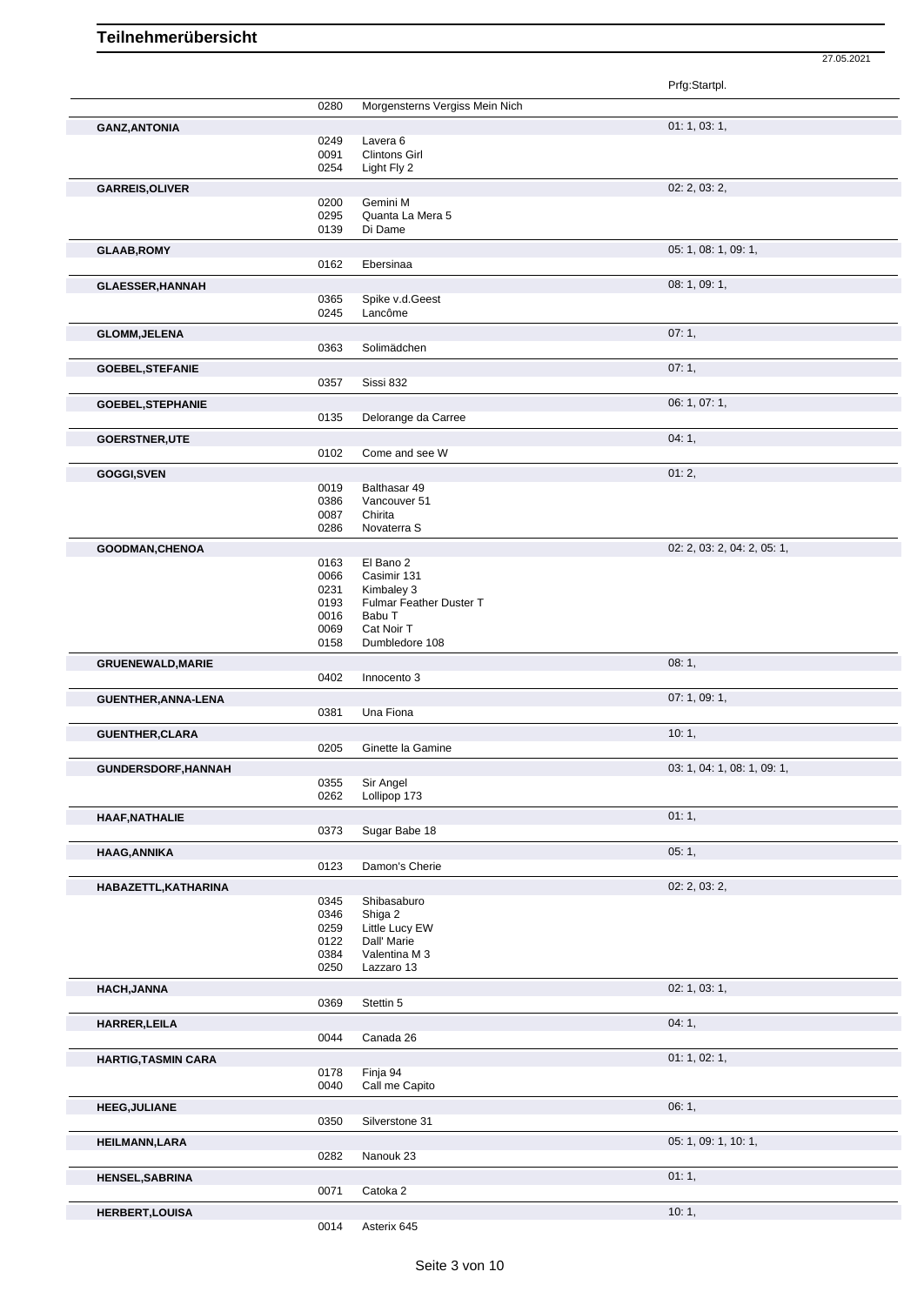|                                |              |                              | Prfg:Startpl.        |
|--------------------------------|--------------|------------------------------|----------------------|
| <b>HERBIG, SELINA</b>          |              |                              | 02:1,                |
|                                | 0248         | Latina 252                   |                      |
|                                | 0079         | Charloney                    |                      |
|                                | 0243<br>0048 | Lambrusco WS<br>Cantolaro    |                      |
|                                |              |                              | 09:1,                |
| <b>HERCHENHAN, MAIKE</b>       | 0084         | Chefsache 3                  |                      |
|                                |              |                              | 10:1,                |
| <b>HERMANNS, MELINA</b>        |              |                              |                      |
|                                |              |                              |                      |
| <b>HERZOG, SOPHIE CHRISTIN</b> | 0359         | Snapshot 2                   | 09:1,                |
|                                |              |                              |                      |
| <b>HESS, EVA MARIA</b>         | 0175         | Fidente M.S.                 | 10:1,                |
|                                |              |                              |                      |
| <b>HESSELBACH, MONIKA</b>      | 0389         | Vinolo                       | 06: 1, 07: 1,        |
|                                |              |                              |                      |
| <b>HEUTE, JUDIKA</b>           | 0018         | <b>Ballyard Topy</b>         | 05: 1, 10: 1,        |
|                                |              |                              |                      |
| <b>HIMMELSBACH, JASMIN</b>     | 0065         | Cash Stargazer               | 05:1,                |
|                                |              |                              |                      |
| HOCH, LEA                      |              | Landor 51                    | 02: 1, 08: 1,        |
|                                | 0246         |                              |                      |
| <b>HOERNER, DAVINA</b>         |              |                              | 04:1,                |
|                                | 0361         | Soléa 3                      |                      |
| <b>HOLESCHOVSKY, HELEN</b>     |              |                              | 08: 1, 09: 1,        |
|                                | 0216         | Hragzazzo                    |                      |
| HORNER, TAMARA                 |              |                              | 06:1,                |
|                                | 0171         | Feedback's Best              |                      |
| <b>HUEBBE, MEIKE</b>           |              |                              | 08: 1,               |
|                                | 0113         | Coupina                      |                      |
| <b>HUYSKENS, FRANK</b>         |              |                              | 03:2,                |
|                                | 0170<br>0233 | Fausts 3<br>Klasika 4        |                      |
|                                | 0251         | Lendix van het Broekdal      |                      |
| <b>ILLING DR., WOLFGANG</b>    |              |                              | 01:2,                |
|                                | 0074         | Cayo 3                       |                      |
|                                | 0368         | Starlet 83                   |                      |
| <b>JAKOBS, CHRISTIAN</b>       |              |                              | 03: 2, 04: 2,        |
|                                | 0049         | Caramia 44                   |                      |
|                                | 0298         | Quanto Fino 7                |                      |
| <b>JECK, SARAH</b>             |              |                              | 07:1,                |
|                                | 0376         | Sydney 286                   |                      |
|                                | 0008         | Amapola 5                    |                      |
| JUNGERMANN, JOHANNA            |              |                              | 01:1,                |
|                                | 0337<br>0336 | Sambukka<br>Sambuca 91       |                      |
|                                | 0115         | Crysto                       |                      |
| KAHL, BRITTA                   |              |                              | 04:1,                |
|                                | 0238         | La Petite Lilly              |                      |
| <b>KAISER, EMILIA</b>          |              |                              | 10:1,                |
|                                |              |                              |                      |
| KAMPFMANN, ANNA                |              |                              | 02: 1, 03: 1, 04: 1, |
|                                | 0110         | Cordobes 11                  |                      |
|                                | 0199         | Gänseblümchen 79             |                      |
| KANIA, CLAUDIA                 |              |                              | 06:1,                |
|                                | 0210         | Gridante                     |                      |
| KELLER, ALEXANDRA              |              |                              | 06:1,                |
|                                | 0222         | Jaitse fan'e Achlumer Greide |                      |
| KINNEL, ANNIKA                 |              |                              | 02: 1, 03: 1,        |
|                                | 0141         | Dicassina                    |                      |
| KIRCHGESSNER, KIRA             |              |                              | 01:1,                |
|                                | 0077         | Charity 45                   |                      |
| KISSELBACH, ALEXANDER          |              |                              | 01:1,                |
|                                | 0377         | Theolino                     |                      |
|                                | 0034<br>0004 | C-Indira 3<br>Agarus T       |                      |
|                                | 0134         | Della Bamba                  |                      |
|                                | 0198         | Gannan                       |                      |

27.05.2021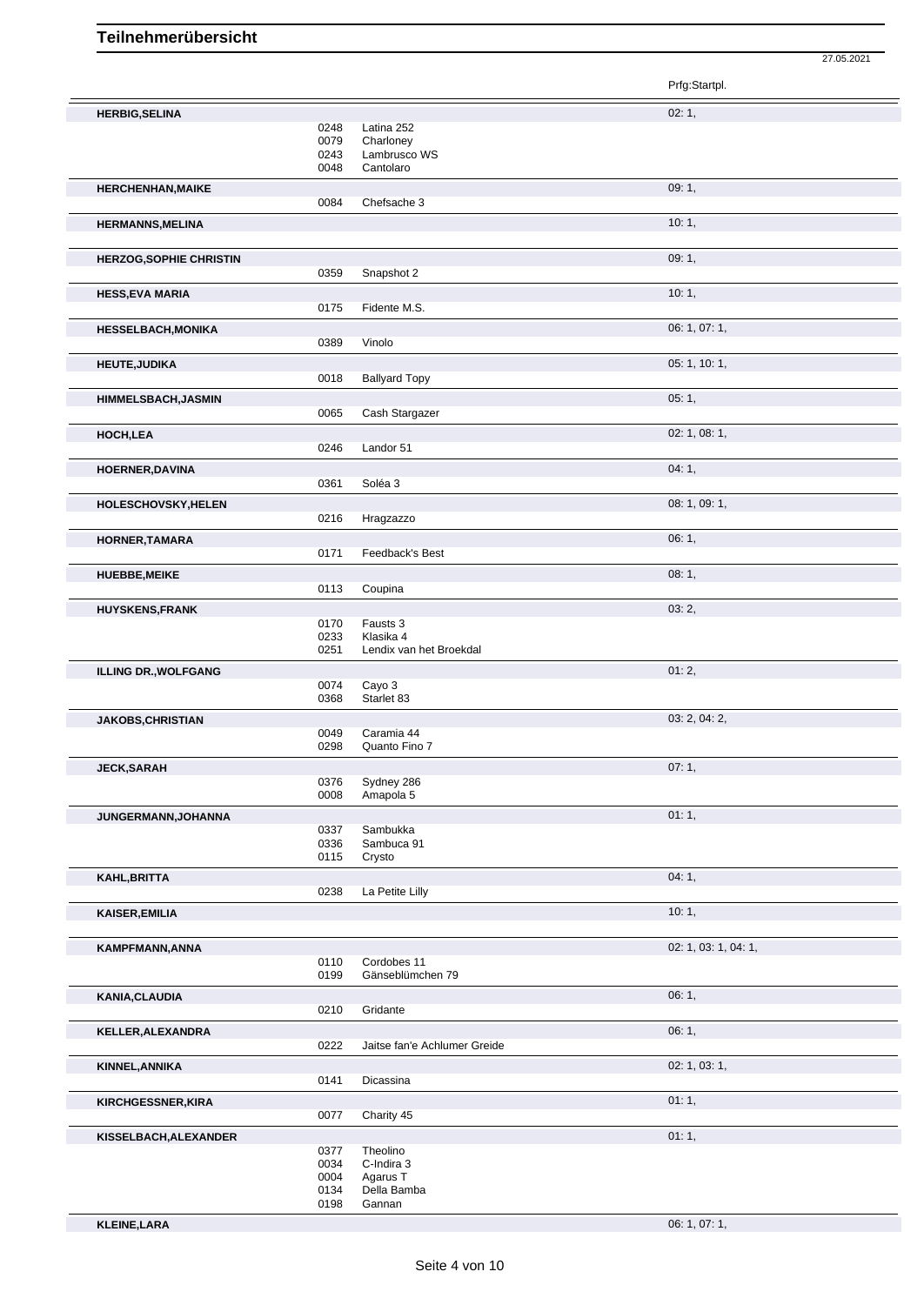Prfg:Startpl. 0138 Deviance<br>0011 Ananachii 0011 Apanachii<br>0076 Celano 19 Celano 19 **KLEINWORT, CHARLOTTE 05: 2,** 0272 Max 3981 0400 Sadias Jane **KLEMANN.LYNN** 07: 1, 08: 1, 09: 1, 0375 Sunshine 637 **KLINGER,ZITA MAGDALENA** 02: 1, 03: 1, 0023 Bella-Jolene **KLOTZ,MAYA** 04: 1, 04: 1, 04: 1, 04: 1, 04: 1, 04: 1, 04: 1, 04: 1, 04: 1, 04: 1, 04: 1, 04: 1, 04: 1, 04: 1, 04: 1, 04: 1, 04: 1, 04: 1, 04: 1, 04: 1, 04: 1, 04: 1, 04: 1, 04: 1, 04: 1, 04: 1, 04: 1, 04: 04: 04: 04: 04: 0242 Laidback Luke 2 **KNOLL,LARA** 06: 1, 07: 1, 0351 Simona 420<br>0136 Denver 258 Denver 258 **KOCH,ANIKA** 01: 2, 02: 2, 0366 Stalando<br>0142 Didarco Didarco **KOCH, CLARISSA** 08: 1, 09: 1, 09: 1, 09: 1, 09: 1, 09: 1, 09: 1, 09: 1, 09: 1, 09: 1, 09: 1, 09: 1, 09: 1, 09: 1, 09: 1, 09: 1, 09: 1, 09: 1, 09: 1, 09: 1, 09: 1, 09: 1, 09: 1, 09: 1, 09: 1, 09: 1, 09: 1, 09: 1, 09: 1, 09 0225 Jule 270<br>0397 ZiRo's Fo ZiRo's Focus **KOCH, FELICIA** 02: 1, 03: 1, 04: 1, 04: 1, 04: 1, 04: 1, 04: 1, 04: 1, 04: 1, 04: 1, 04: 1, 04: 1, 04: 1, 04: 1, 04: 1, 05: 0349 Sieshof's Rosalie 0349 Sieshof's Rosalie<br>0088 Cinslay Cinslay **KONRAD, PHILIPP** 01: 2, 0057 Carlson 122 0057 Carlson 122<br>0177 Fils du Soleil Fils du Soleil 2 **KRAFT, CELINE** 08: 1, 09: 1, 09: 1, 09: 1, 09: 1, 09: 1, 09: 1, 09: 1, 09: 1, 09: 1, 09: 1, 09: 1, 09: 1, 09: 1, 09: 1, 09: 1, 09: 1, 09: 1, 09: 1, 09: 1, 09: 1, 09: 1, 09: 1, 09: 1, 09: 1, 09: 1, 09: 1, 09: 1, 09: 1, 09: Mockingjay 3 **KREIS,VANESSA** 04: 1, 09: 1, 0010 Anuschka W<br>0260 Liya 2 Liya 2 **KRIEGER,INA** 10: 1, 0062 Cascada K **KRUEGER, MARC** 01: 1, 0208 Graf Leon 02008 Crack Company of the U.S. 01: 1, 0208 Graf Leon 0208 Crack Company of the U.S. 01: 1, 0208 Graf Leon<br>0140 Diamant d Diamant de Cassini 0257 Little Cera 0013 Arnton **KUEHLER, CORINNA** 01: 1, 02: 1, 02: 1, 02: 1, 02: 1, 02: 1, 02: 1, 02: 1, 02: 1, 02: 1, 02: 1, 02: 1, 02: 1, 02: 1, 02: 1, 02: 1, 02: 1, 02: 1, 02: 1, 02: 1, 02: 1, 02: 1, 02: 1, 02: 1, 02: 1, 02: 1, 02: 1, 02: 1, 02: 1, 0164 Elcantano **KUPFER,CARLA** 10: 1, 0380 Toscana 115 **KURA,NICOLA** 05: 1, Caebanadl Coachman **KURZ,INA** 01: 1, 02: 1, 0070 Catch me 33 LATZ, CHRISTINA 08: 1, 000 08: 1, 000 08: 1, 000 08: 1, 000 08: 1, 000 08: 1, 000 08: 1, 000 08: 1, 000 08: 1, 000 08: 1, 000 08: 1, 000 08: 1, 000 08: 1, 000 08: 1, 000 08: 000 08: 000 09: 000 09: 000 09: 000 09: 000 09: 0107 Constanze 63<br>0080 Charmeur Z Charmeur Z **LEBOLD,MARIA** 01: 1, 03: 2, 0287 Now Jump 0287 Now Jump<br>0167 Emporio Ar 0167 Emporio Armani 5<br>0039 Calimerá 0039 Calimerá<br>0105 Conrad 1 Conrad 167 **LENZ,MIA** 10: 1, the contract of the contract of the contract of the contract of the contract of the contract of the contract of the contract of the contract of the contract of the contract of the contract of the contract **LERCHL, LARA** 03: 1, 04: 2, 04: 2, 04: 2, 04: 2, 04: 2, 04: 2, 04: 2, 04: 2, 04: 2, 04: 2, 04: 2, 04: 2, 04: 2, 04: 2, 04: 2, 04: 2, 04: 2, 04: 2, 04: 2, 04: 2, 04: 2, 04: 2, 04: 2, 04: 2, 04: 2, 04: 2, 04: 2, 04: 2, 04: 0186 For my Life 2<br>0310 Quo Vadis 61 Quo Vadis 61 **LIEB, CHRISTINE** 06: 1, 0352 Simply Nice **LINCK-SCHROEDER,ALINA** 06: 1, 0330 Rusty 384 0002 Abu Dhabi 10 **LIPOSCAK,LOUIS** 05: 1, 0398 Zitnas Vivaldi **LOEW,CARLA** 02: 1, 03: 1,

27.05.2021

0189 Frankiz d' Arvor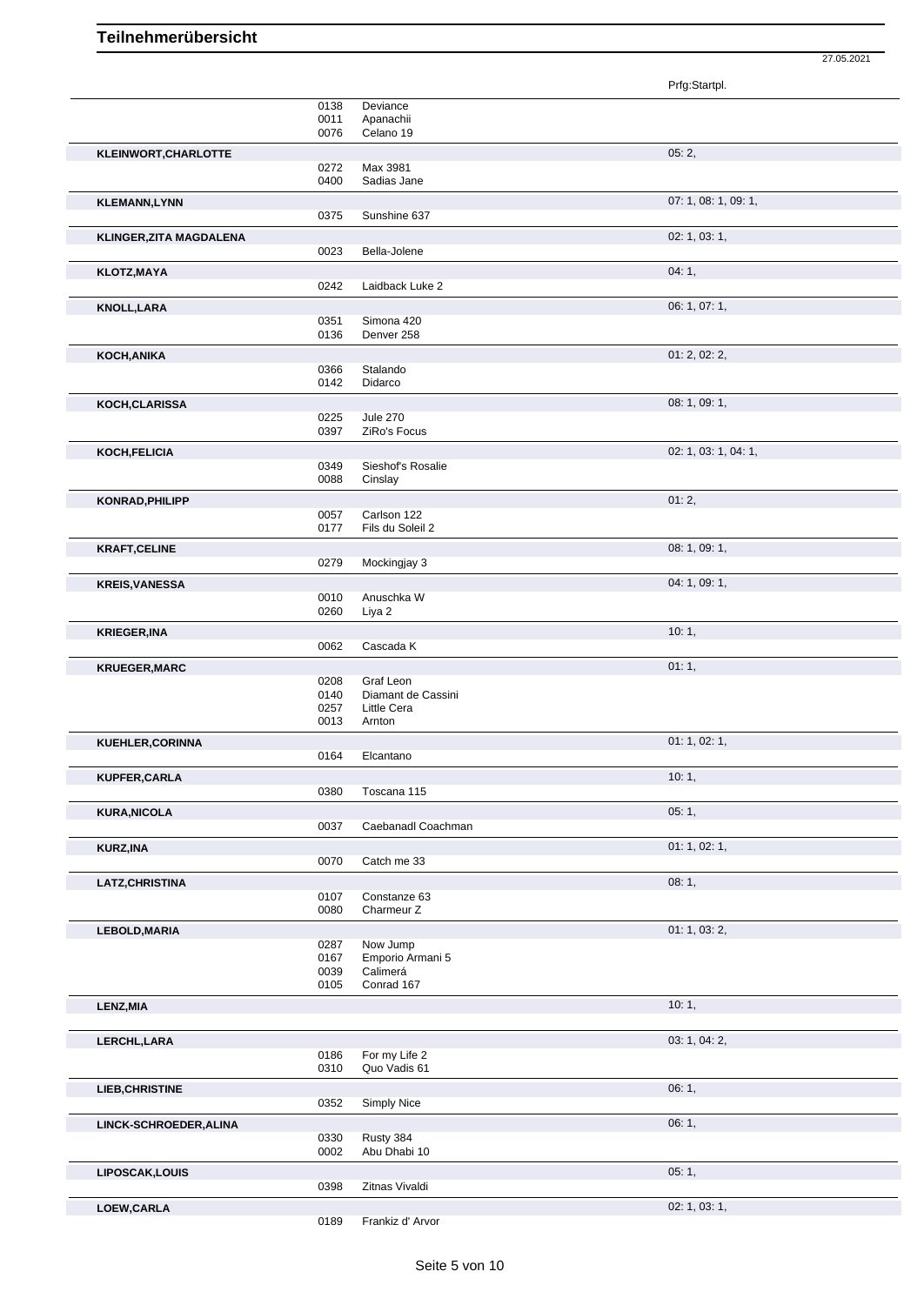|                                 |              |                               | Prfg:Startpl.               |
|---------------------------------|--------------|-------------------------------|-----------------------------|
| LOHNES, JOHANNA                 |              |                               | 08: 1, 10: 1,               |
|                                 | 0005         | Agostini 12                   |                             |
| <b>LUNDT, SARAH CELINA</b>      |              |                               | 09:1,                       |
|                                 | 0182         | Flip a coin                   |                             |
| <b>MAI,EVELYN</b>               |              |                               | 05: 1, 10: 1,               |
|                                 | 0131         | Davina S 5                    |                             |
| <b>MAUCH, ALINA</b>             |              |                               | 02: 2, 03: 2, 08: 1, 09: 1, |
|                                 | 0253<br>0083 | Leppartt<br>Chatoo            |                             |
|                                 |              |                               |                             |
| <b>MAUCH,LUCIANNA</b>           | 0278         | <b>Mister Minute</b>          | 04: 1, 05: 1,               |
|                                 |              |                               |                             |
| <b>MAYER, KATHARINA</b>         | 0157         | DreamComesTrue                | 06:1,                       |
|                                 |              |                               |                             |
| <b>MEHS, CLARISSA</b>           | 0086         | Chicharito                    | 04: 1, 08: 1, 09: 1,        |
|                                 |              |                               |                             |
| <b>MEISTER, PAULINE</b>         | 0307         | Quinley 5                     | 03: 1, 05: 1,               |
|                                 |              |                               |                             |
| <b>MENK, ALYA</b>               | 0302         | Quibelle 37                   | 02: 1, 03: 1,               |
|                                 | 0313         | <b>Really Classic</b>         |                             |
|                                 | 0301         | Qui Vive 9                    |                             |
| <b>MERGLER, HANNES</b>          |              |                               | 01: 2, 02: 2, 03: 1, 04: 1, |
|                                 | 0345         | Shibasaburo                   |                             |
|                                 | 0346         | Shiga 2                       |                             |
|                                 | 0259<br>0122 | Little Lucy EW<br>Dall' Marie |                             |
|                                 | 0384         | Valentina M 3                 |                             |
|                                 | 0250         | Lazzaro 13                    |                             |
| <b>METZIG,LEA</b>               |              |                               | 01:2,                       |
|                                 | 0046         | Candoo R                      |                             |
|                                 | 0202         | Genua 96                      |                             |
|                                 | 0385         | Valhalla 5                    |                             |
| <b>MEYKE, MARLENE-CHRISTINE</b> |              |                               | 05: 1, 07: 1,               |
|                                 | 0160         | Earl Mac Colour               |                             |
| <b>MILLMANN, ISABELL</b>        |              |                               | 07:1,                       |
|                                 | 0212         | Hagedorn 5                    |                             |
| <b>MISCH, ANDREAS</b>           |              |                               | 01: 1, 02: 1,               |
|                                 | 0327<br>0338 | Roxi 32<br>Sammy de Luxe 17   |                             |
|                                 | 0353         | Simsalabim 70                 |                             |
|                                 | 0399         | Zoe de Luxe                   |                             |
|                                 | 0061         | Casaraz                       |                             |
| MUELLER, MADELINE               |              |                               | 06:1,                       |
|                                 | 0390         | Vitus 81                      |                             |
| MUELLER-ZIERACH,LIA             |              |                               | 08: 1, 09: 1, 10: 1,        |
|                                 | 0174         | Ferris De Luxe R              |                             |
| NAEGEL, JULIA                   |              |                               | 02: 1, 03: 1, 04: 1,        |
|                                 | 0179         | Finn Florisson                |                             |
| <b>NEES, ULLA</b>               |              |                               | 06:1,                       |
|                                 | 0323         | Ronaldo 229                   |                             |
| OLDENBURG, IDA                  |              |                               | 08:1,                       |
|                                 | 0121         | Dajana 89                     |                             |
| OLFERT, MICHELLE                |              |                               | 03: 1, 04: 1,               |
|                                 | 0371         | Stravinsky 4                  |                             |
| OPPERMANN, JONAS                |              |                               | 01:1,                       |
|                                 | 0367         | Star One Del Chirone          |                             |
| <b>PACH,LEONIE</b>              |              |                               | 05:1,                       |
|                                 | 0192         | Friis Pinot Noir              |                             |
| <b>PAGNIA, KAREN</b>            |              |                               | 05: 1, 08: 1,               |
|                                 | 0152         | Don't forget me 4             |                             |
|                                 | 0165<br>0030 | Elvis 267<br>Bounty 243       |                             |
|                                 |              |                               |                             |
| PAPE, NATALIE                   | 0050         | Carinja 28                    | 05: 1, 10: 1,               |
|                                 |              |                               |                             |
| PIMPL, MIRIAM-SABRINA           | 0263         | Lord K                        | 01: 1, 02: 2,               |
|                                 | 0266         | Lotus Esprit S                |                             |

**POPP,JANA** 09: 1,

27.05.2021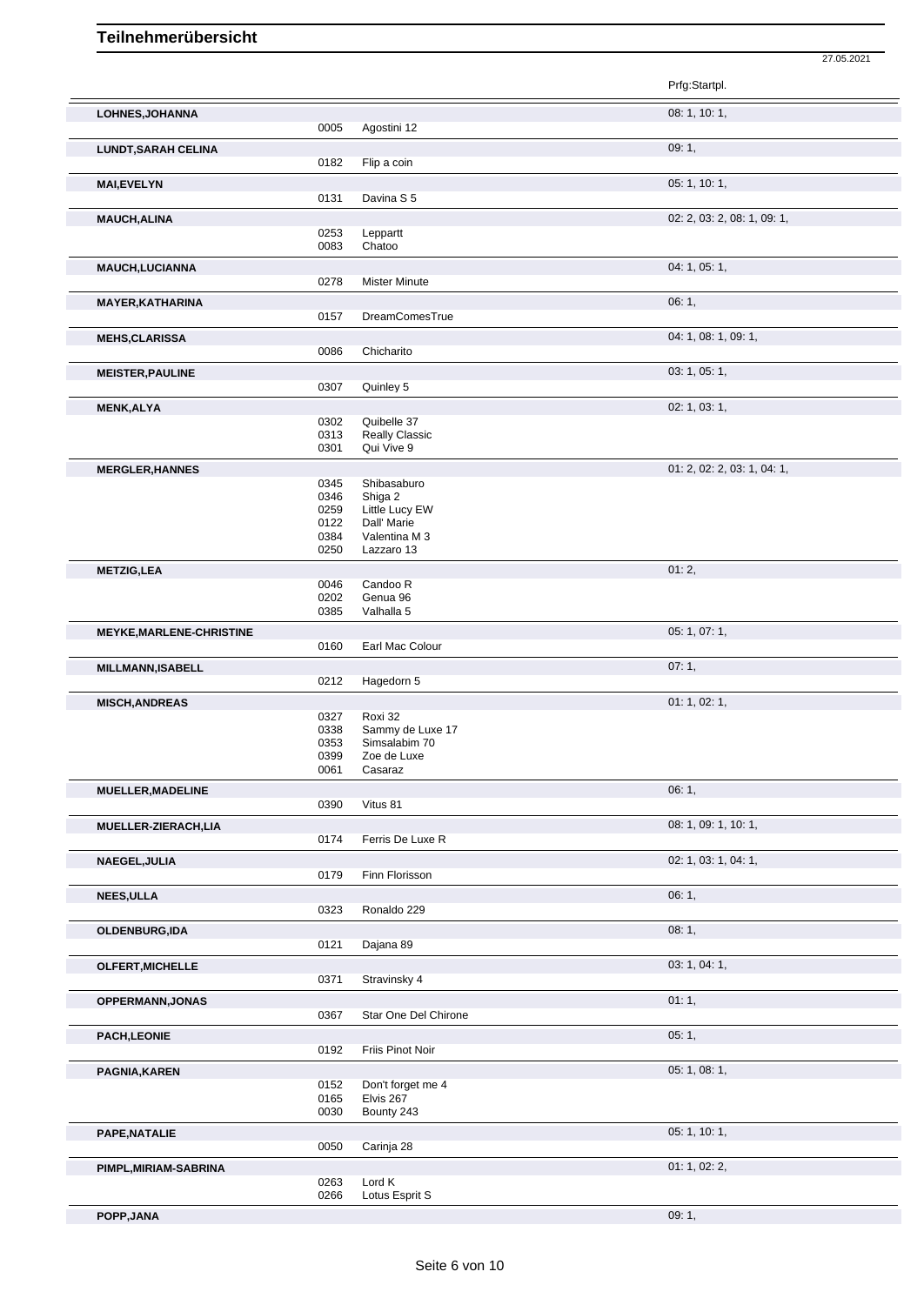|                                |              |                             | 27.05.2021           |
|--------------------------------|--------------|-----------------------------|----------------------|
|                                |              |                             | Prfg:Startpl.        |
|                                | 0097         | Coco-Chanel E               |                      |
| PROBSTHAIN, CAROLINA           |              |                             | 07:1,                |
|                                | 0147         | Dolce Cavallino             | 07:1,                |
| <b>PROKOPF,INA</b>             | 0324         | Rookie 14                   |                      |
| <b>PUTZ,CARINA</b>             |              |                             | 06: 1, 07: 1,        |
|                                | 0118         | Dahlia 44                   |                      |
| <b>RAU, MELISSA</b>            | 0156         | Dream Boy's Dunja           | 08: 1, 09: 1,        |
| <b>REISS, LAURA</b>            |              |                             | 02:1,                |
|                                | 0195         | Fynnley                     |                      |
| <b>RHEIN, JASMIN</b>           | 0213         | Heitholms White Moon        | 04: 1, 10: 1,        |
| <b>RICHERT DR., SUSANN</b>     |              |                             | 05:1,                |
|                                | 0051<br>0082 | Carino 642<br>Chary 6       |                      |
|                                | 0012         | Arinella                    |                      |
| <b>RICHTER, KERSTIN</b>        |              |                             | 04: 1,               |
|                                | 0185         | Flying Flori                |                      |
| <b>RICHTER, MARLENE</b>        | 0129         | Dark Edition                | 03:1,                |
| <b>RICKER, EVELYN</b>          |              |                             | 10:1,                |
|                                | 0027         | Bingo 163                   |                      |
| RIEDEL, JAN                    |              |                             | 03: 1, 04: 1,        |
| RIEKEN, CHANTAL MICHELLE       | 0052         | Carisio 2                   | 05:1,                |
|                                | 0281         | N'Damon                     |                      |
| RIETH, ALENA                   |              |                             | 05:1,                |
|                                |              |                             |                      |
| ROEMER, NATASCHA               | 0099         | Coeur Calino                | 04:1,                |
| <b>ROSEN, OLE</b>              |              |                             | 03: 1, 04: 1,        |
|                                | 0232         | King Eddy                   |                      |
| <b>ROTHE, CARMEN</b>           | 0017         | <b>Bali SJ</b>              | 03: 1, 04: 1,        |
| RUESSLI, ANNA                  |              |                             | 10:1,                |
|                                | 0404         | Grosso's Coolman            |                      |
| <b>RUHE,JOHANNA</b>            |              |                             | 06:1,                |
|                                | 0206         | Grace 388                   | 08: 1, 09: 1,        |
| RUPPERT, NATHALIE              | 0292         | Providence 6                |                      |
| <b>SALG, ALICIA</b>            |              |                             | 08:1,                |
|                                | 0335         | Sam Go                      |                      |
| SAUER, CAROLA                  | 0093         | Clooney 66                  | 01: 1, 02: 1,        |
| <b>SCHAEFER, ANNA</b>          |              |                             | 05:1,                |
|                                | 0335         | Sam Go                      |                      |
| <b>SCHIMMER, THERESA</b>       | 0393         | Weidengold                  | 08: 1, 09: 1,        |
| <b>SCHLAG, ULRIKE</b>          |              |                             | 04:1,                |
|                                | 0015         | Attention please 2          |                      |
| <b>SCHMITT, CARMEN</b>         |              |                             | 06:1,                |
|                                | 0312         | Ramiro Royal 2              |                      |
| <b>SCHMITT, CHRISTIN</b>       | 0153         | Donna 864                   | 05: 1, 10: 1,        |
| <b>SCHMITT, NINA MALU</b>      |              |                             | 03: 1, 04: 1, 07: 1, |
|                                | 0264<br>0181 | Lord Lumpi<br>Flavour DELUX |                      |
| SCHMITTNER, ANNA-MARIA         |              |                             | 07: 1, 09: 1,        |
|                                | 0303         | Quibelle H                  |                      |
| <b>SCHNEIDER, LILLY SOPHIE</b> |              |                             | 05: 1, 10: 1,        |
|                                | 0314         | Rebucja                     |                      |
| <b>SCHNEIDER,LOUISA</b>        | 0234         | <b>KM's Maurice</b>         | 08: 1, 10: 1,        |
|                                |              |                             |                      |

**SCHOEBEL, MICHAEL** 06: 1,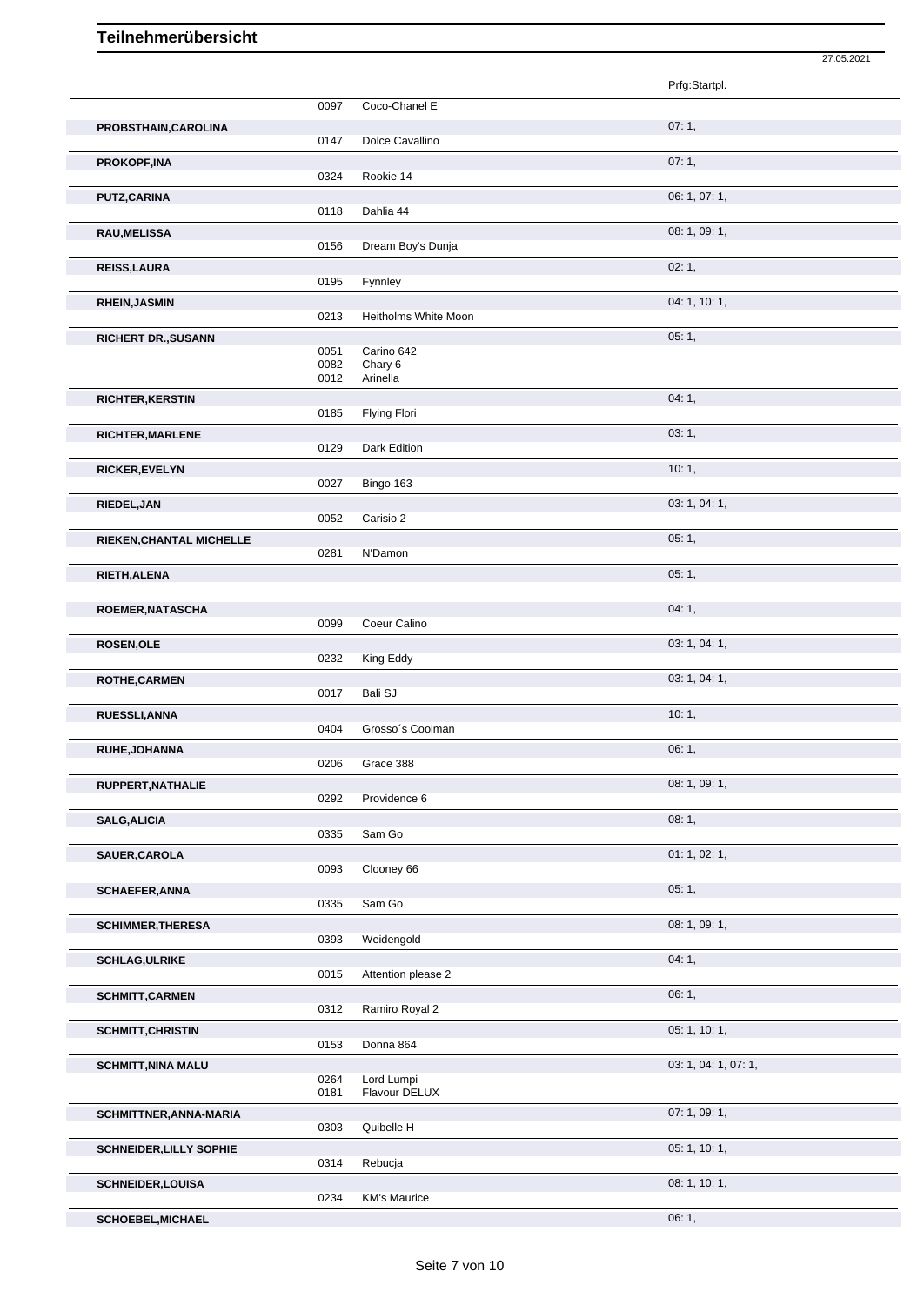Prfg:Startpl. 0381 Una Fiona<br>0154 Dorianus 0154 Dorianus<br>0221 It's my dre  $0221$  It's my dream WH<br>0395 Wildgold 3 Wildgold 3 **SCHOELLER,KATHARINA** 04: 1, 05: 1, 08: 1, 09: 1, 0241 Lady Princessa **SCHOOF,SOPHIA** 08: 1, 09: 1, 0119 Dahlija **SCHRIMPF,TAMARA** 08: 1, 09: 1, 09: 1, 09: 1, 09: 1, 09: 1, 09: 1, 09: 1, 09: 1, 09: 1, 09: 1, 09: 1, 09: 1, 09: 1, 09: 1, 09: 1, 09: 1, 09: 1, 09: 1, 09: 1, 09: 1, 09: 1, 09: 1, 09: 1, 09: 1, 09: 1, 09: 1, 09: 1, 09: 1, 0 0025 Bertolucci 5 **SCHWAB,THERESA** 10: 1, 0340 Sansousi 2 **SCHWEIKARD,ANKE** 06: 1, 06: 1, 06: 1, 06: 1, 06: 1, 06: 1, 06: 1, 06: 1, 06: 1, 06: 1, 06: 1, 06: 1, 06: 1, 06: 1, 06: 1, 06: 1, 06: 1, 06: 1, 06: 1, 06: 1, 06: 1, 06: 1, 06: 1, 06: 1, 06: 1, 06: 1, 06: 1, 06: 1, 06: 1, 0 0056 Carlos 742 **SCHWIENHORST,ELLA** 08: 1, 10: 1, 0244 Lana 156<br>0191 Frequenc Frequency **SCHWIENTEK,KATHARINA** 05: 1, 10: 1, Fidente M.S. **SEIDENSPINNER, PALOMA** 10: 1, 1, 2007 Graf Keks Graf Keks **SEILLER, AMELIE** 0309 Quintos R<br>
05: 1, 10: 1, 0309 Quintos R<br>0291 Piccolina Piccolina 100 **SEILLER, LENA** 02: 1, 02: 1, 0309 Quintos R 0309 Quintos R<br>0078 Charlie Ch 0078 Charlie Chaplin 23<br>0291 Piccolina 100 Piccolina 100 **SEIPEL, NICOLE** 07: 1, 0319 Ritter Rubin 0319 Ritter Rubin 0194 Fynn Royal **SENGER,TAMARA** 05: 1, 05: 1, 05: 1, 05: 1, 05: 1, 05: 1, 05: 1, 05: 1, 05: 1, 05: 1, 05: 1, 05: 1, 05: 1, 05: 1, 05: 1, 05: 1, 05: 1, 05: 1, 05: 1, 05: 1, 05: 1, 05: 1, 05: 1, 05: 1, 05: 1, 05: 1, 05: 1, 05: 1, 05: 1, 05: 0117 Da Vinci - S 0297 Quantico S 3 0018 Ballyard Topy **SOLMS, CHRISTINE** 01: 1, 02: 1, 09: 1, 09: 1, 09: 1, 09: 1, 09: 1, 09: 1, 09: 1, 09: 1, 09: 1, 09: 1, 09: 1, 09: 1, 09: 1, 09: 1, 09: 1, 09: 1, 09: 1, 09: 1, 09: 1, 09: 1, 09: 1, 09: 1, 09: 1, 09: 1, 09: 1, 09: 1, 09: 1, 0035 Caberry 0217 Impala von Rocherath **SPENGLER, CELINA** 10: 1, 2024 Joker 608 Joker 608 **SPENGLER, VIVIENNE** 05: 1, 10: 1,<br>
0101 Come and Fly WE Come and Fly WE **SPIELMANN,JENS** 01: 1, 02: 1, 03: 1, 03: 1, 03: 1, 03: 1, 03: 1, 03: 1, 03: 1, 03: 1, 03: 1, 03: 1, 03: 1, 03: 1, 03: 1, 05: 1, 05: 1, 05: 1, 05: 1, 05: 1, 05: 1, 05: 1, 05: 1, 05: 1, 05: 1, 05: 1, 05: 1, 05: 1, 05: 1, 05 0287 Now Jump<br>0167 Emporio Ar 0167 Emporio Armani 5<br>0039 Calimerá 0039 Calimerá<br>0209 Granata 1 0209 Granata 11<br>0105 Conrad 167 0105 Conrad 167<br>0240 Lady Casall 0240 Lady Casallca B<br>0169 Evina 'L Evina 'L **STAUDT, JESSICA** 04: 1, 09: 1, 09: 1, 09: 1, 09: 1, 09: 1, 09: 1, 09: 1, 09: 1, 09: 1, 09: 1, 09: 1, 09: 1, 09: 1, 09: 1, 09: 1, 09: 1, 09: 1, 09: 1, 09: 1, 09: 1, 09: 1, 09: 1, 09: 1, 09: 1, 09: 1, 09: 1, 09: 1, 09: 1, 0 Batist 7 **STEIGERWALD,LUISA** 10: 1, 299 Queen 168 Queen 168 **STEIN, CHRISTINA** 04: 1, 04: 1, 0383 V-Power 15 V-Power 15 **STOCK,CLAUDIA** 03: 1, 04: 1, 0223 Jazz Rubin 2 **STOLLBERGER, MELISSA** : 0, **STOLLBERGER, SOFIE** 06: 1, 0322 Ronaldo 185<br>0145 Discupio Discupio **STRAUCH,NELE** 10: 1, Commander Claus **STUMPF,ROLF** 01: 2, 0344 Shalom d'Altenbach<br>0293 Qristine Qristine **STURM,JULIA** 06: 1, 07: 1,

27.05.2021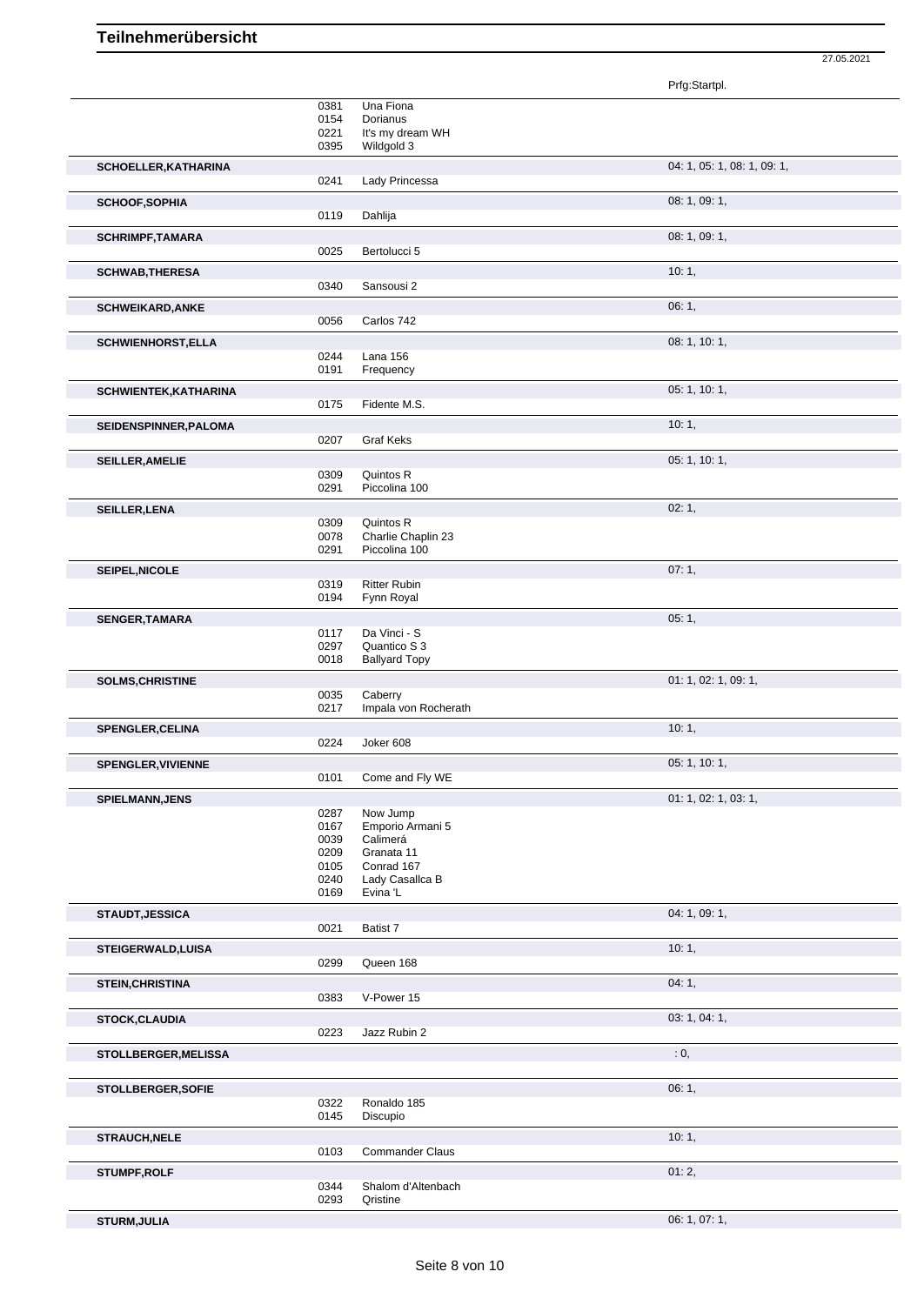|                                     |              |                                  | Prfg:Startpl.               |
|-------------------------------------|--------------|----------------------------------|-----------------------------|
|                                     | 0133         | Delilah JS                       |                             |
| <b>TEICHMANN, XENIA</b>             | 0321         | Rocky Rainbow                    | 04: 1, 05: 1,               |
| <b>TIEGEL, LEONIE</b>               |              |                                  | 08: 1, 09: 1,               |
|                                     | 0341         | Santano 121                      |                             |
| <b>TILLMAN,LUIS</b>                 | 0031         | Bricconcello                     | 07: 1, 09: 1,               |
| TRAXEL, LENE                        |              |                                  | 03: 1, 04: 1,               |
|                                     | 0127         | Darius 509                       |                             |
| TRIEBIG, SASKIA                     | 0364         | Souris de moi                    | 06:1,                       |
| TRUEBENBACH, CLAUDIA                |              |                                  | 06:1,                       |
|                                     | 0391         | Viva Vitalis                     |                             |
| TUERKE JUN., KLAUS-DIETER           |              |                                  | 01: 1, 02: 2, 03: 2,        |
|                                     | 0066         | Casimir 131                      |                             |
|                                     | 0193         | Fulmar Feather Duster T          |                             |
|                                     | 0016         | Babu T                           |                             |
|                                     | 0069         | Cat Noir T                       |                             |
|                                     | 0029         | <b>Blackstown Twist</b>          |                             |
| <b>UESTUENEL, KIANA</b>             | 0288         | Orion 204                        | 10:1,                       |
| ULBRICHT, LAURA                     |              |                                  | 04: 1, 05: 1, 08: 1, 10: 1, |
|                                     | 0042         | Calvin 83                        |                             |
|                                     | 0073         | Cayenne 123                      |                             |
| VAN DE KUIJT, KATJA                 | 0006         | Alcamera                         | 02: 1, 03: 1, 04: 1,        |
|                                     |              |                                  | 01:2,                       |
| <b>VETTER, FRANZISKA-MILENA</b>     | 0045         | Cancun 15                        |                             |
|                                     | 0289         | Paradized Dream                  |                             |
|                                     | 0184         | Flower 76                        |                             |
|                                     | 0326         | Rosendor des Gats                |                             |
|                                     | 0304         | Quick Silver 11                  |                             |
| <b>VOLLHARDT,ODA</b>                |              |                                  | 04: 1, 05: 1,               |
|                                     | 0354         | Sindika                          |                             |
| <b>WALTHER,LISA</b>                 |              |                                  | 06: 1, 07: 1,               |
|                                     | 0026<br>0214 | Biene 343<br>Hillary 89          |                             |
|                                     |              |                                  |                             |
| <b>WEILBAECHER, JANINE</b>          | 0290         | Pascani 6                        | 02: 1, 03: 1,               |
|                                     |              |                                  |                             |
| <b>WEINHOEPL, VERENA</b>            |              |                                  | 07:1,                       |
|                                     | 0028         | Black Pearl 107                  |                             |
| <b>WEISEL, NINIA</b>                |              |                                  | 08: 1, 09: 1,               |
|                                     | 0203         | Geronda                          |                             |
| <b>WELZ-ALTROCK, GERRIT ALEKSAN</b> |              |                                  | 05:2,                       |
|                                     | 0032<br>0226 | <b>Brown Star</b><br>Kalimero 76 |                             |
|                                     |              |                                  |                             |
| <b>WERNZ, ALINA</b>                 | 0343         | Shadow 668                       | 06:1,                       |
|                                     |              |                                  |                             |
| <b>WICHE, JOSEPHINE</b>             |              |                                  | 10:1,                       |
|                                     | 0176         | Fieston de Maboheme              |                             |
| <b>WILLAND, WIEBKE LUCIA</b>        |              |                                  | 08: 1, 09: 1,               |
|                                     | 0306<br>0166 | Quinex<br>Embacadera R           |                             |
|                                     |              |                                  |                             |
| <b>WILLERT, JANA</b>                | 0148         | Don Brownie                      | 05: 1, 08: 1, 10: 1,        |
|                                     |              |                                  |                             |
| <b>WINTER, MARLENE</b>              |              |                                  | 09:1,                       |
|                                     | 0347         | Shining Black                    |                             |
| <b>WISSING, PIA</b>                 |              |                                  | 10:1,                       |
|                                     | 0318         | Ringo 337                        |                             |
| WOGATZKE, ESTHER-SOPHIE             |              |                                  | 09:1,                       |
|                                     | 0283         | <b>Night Fairy</b>               |                             |
| <b>WOLF, JULIA</b>                  |              |                                  | 02: 1, 03: 1,               |
|                                     | 0243         | Lambrusco WS                     |                             |
| WOYWOD, JULIA                       |              |                                  | 08: 1, 09: 1,               |
|                                     | 0120         | Daily challenge 5                |                             |
|                                     | 0137         | Desert Rose 28                   |                             |

27.05.2021

**YSENBURG,ANNA-CAROLINA ZU** 05: 1,